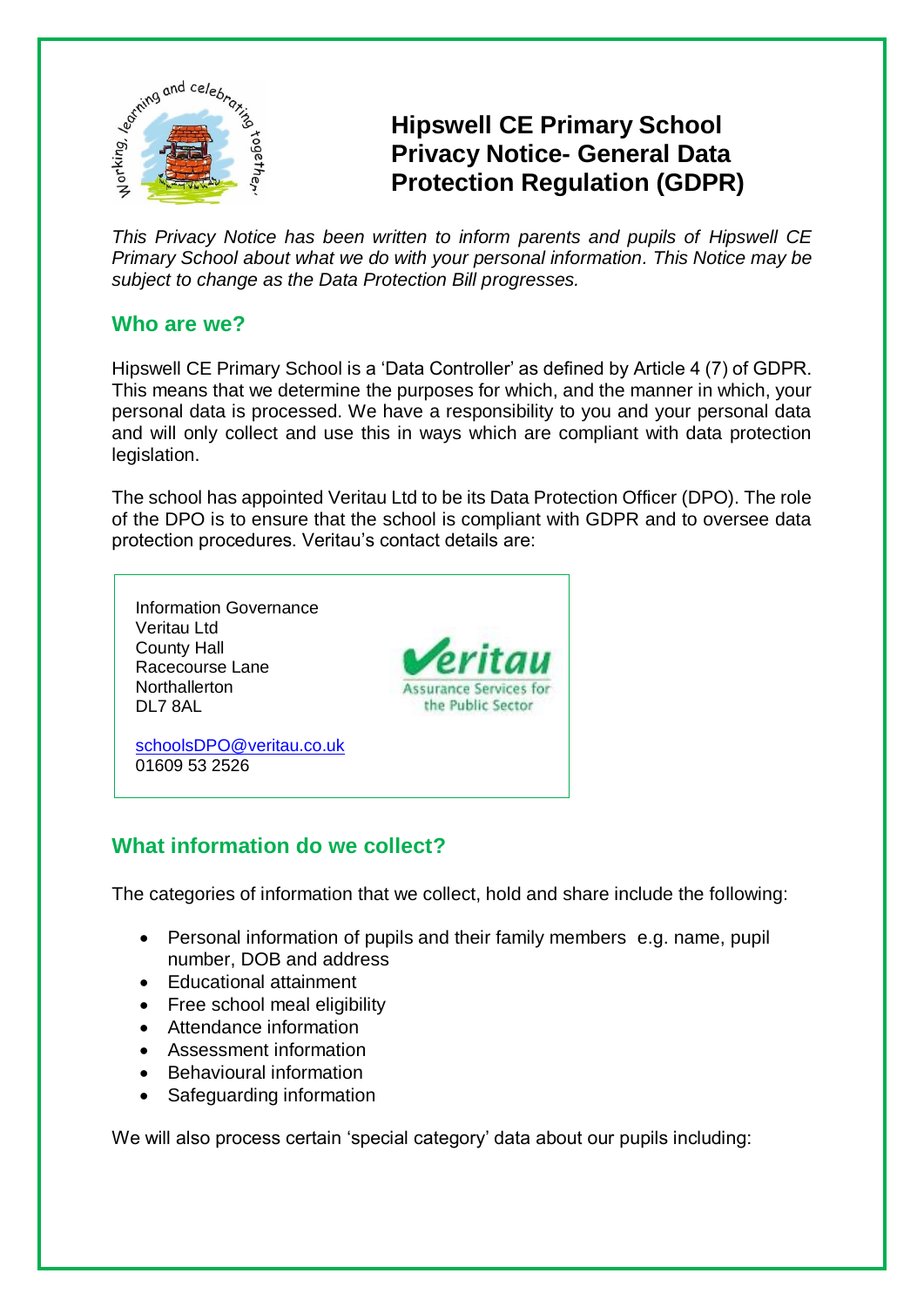- Relevant medical information- please note that where the pupil has a severe allergy or is thought to be at risk of needing emergency care for a medical issue then this will be shared with all the staff. We may do this in the form of photo identification in the staff room to ensure that all staff are aware of the issues should an emergency situation arise
- Special Educational Needs and Disabilities information
- Race, ethnicity and religion

### **Why do we collect your personal data?**

We use the information we collect:

- to support pupil learning
- to monitor and report on pupil progress
- to provide appropriate pastoral care
- to assess the quality of our services

Any personal data that we process about our pupils and parents is done so in accordance with Article 6 and Article 9 of GDPR:

Our legal basis for processing your personal data, in line with Article 6(1)(c) include:

- Education Act 1944,1996, 2002
- Education and Adoption Act 2016
- Education (Information About Individual Pupils)(England) Regulations 2013
- Education (Pupil Information) (England) Regulations 2005
- Education and Skills Act 2008
- Children Act 1989, 2004
- Children and Families Act 2014
- Equality Act 2010
- Education (Special Educational Needs) Regulations 2001

We also process information in accordance with Article 6(e) and Article 9(2)(g) as part of the official authority vested in us as Data Controller and for reasons of substantial public interest. Such processing, which is not mandatory but is considered to be in our pupils' interests, include:

- School trips
- Extra curricular activities

Whilst the majority of pupil information you provide to us is mandatory, some of it is provided to us on a voluntary basis. When we do process this additional information we will ensure that we ask for your consent to process this.

#### **Who do we obtain your information from?**

Much of the information we process will be obtained directly from you (pupils and parents). We will also process information received from: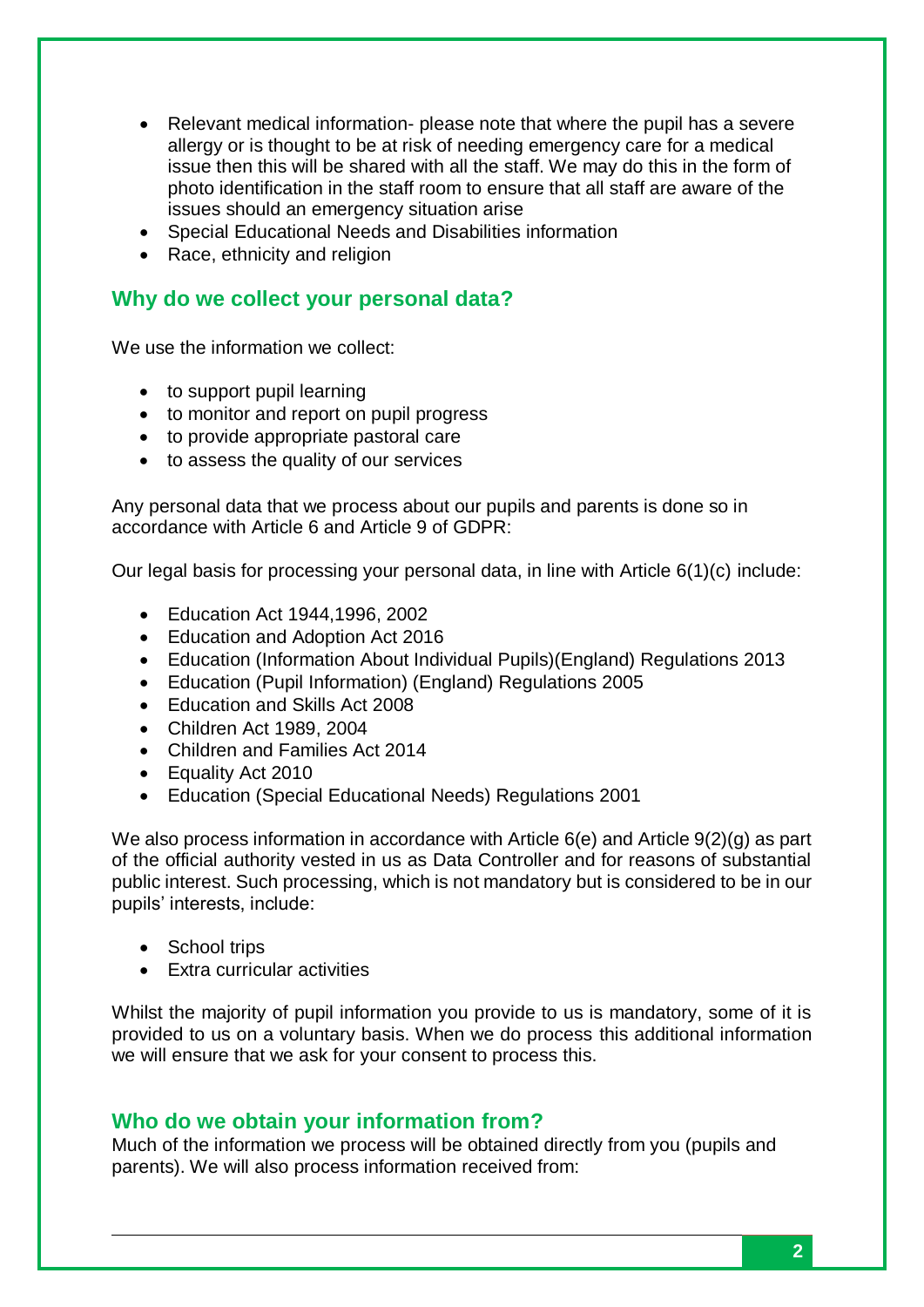- Department for Education (DfE)
- Local Education Authority North Yorkshire County Council
- Previous schools attended

# **Who do we share your personal data with?**

We routinely share pupil information with:

- schools that the pupils attend after leaving us
- our Local Education Authority North Yorkshire County Council
- the Department for Education (DfE)
- National Health Service bodies

For more information on information sharing with the DfE (including the National Pupil Database and Census) please go to: [https://www.gov.uk/government/publications/national-pupil-database-user-guide-and](https://www.gov.uk/government/publications/national-pupil-database-user-guide-and-supporting-information)[supporting-information](https://www.gov.uk/government/publications/national-pupil-database-user-guide-and-supporting-information)

We will not share any information about you outside the school without your consent unless we have a lawful basis for doing so.

For more information regarding services for young people please visit our Local Authority's website: [www.northyorks.gov.uk](http://www.northyorks.gov.uk/)

# **How long do we keep your personal data for?**

Hipswell CE Primary School will keep your data in line with our Information Policy. Most of the information we process about you will be retained as determined by statutory obligations. Any personal information which we are not required by law to retain will only be kept for as long as is necessary to fulfil our organisational needs.

# **What rights do you have over your data?**

Under GDPR parents and pupils have the following rights in relation to the processing of their personal data:

- to be informed about how we process your personal data. This notice fulfils this obligation
- to request access to your personal data that we hold, and be provided with a copy of it
- to request that your personal data is amended if inaccurate or incomplete
- to request that your personal data is erased where there is no compelling reason for its continued processing
- to request that the processing of your personal data is restricted
- to object to your personal data being processed